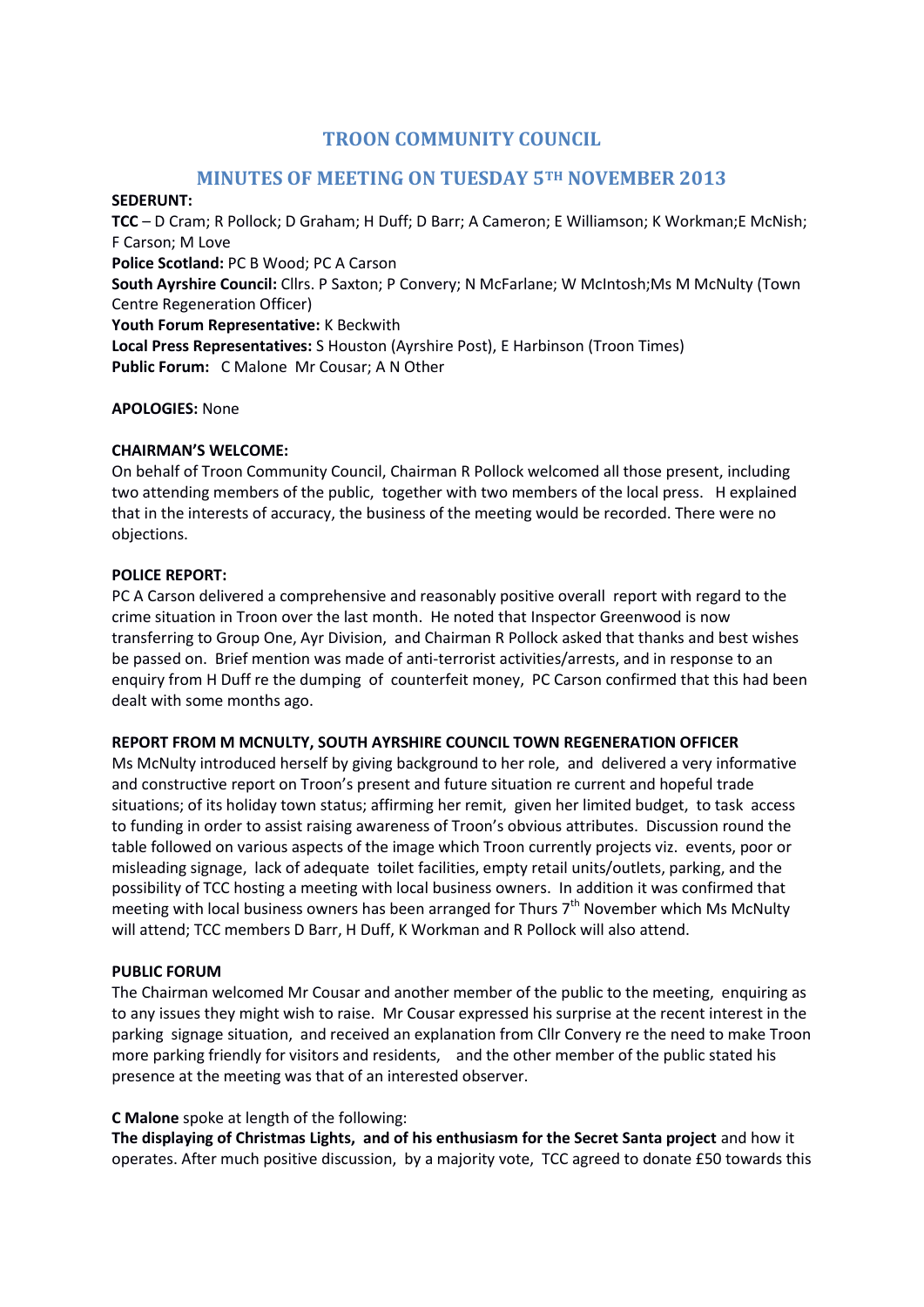project, but with the advisability of employing some means of publicising, as suggested by local police and others present at the meeting.

#### **Troon Walks**

Literature will be released next year. Approval is required from TCC to use Ordnance Survey Maps This was agreed, C Malone further stated that he has approached 3 printers to assess best price and quality.

#### **APPROVAL OF MINUTES**

With reference to Cllr Saxton's report re the Breakfast Club , it was erroneously recorded that both Struthers Primary and Barassie Primary were currently involved in participation. Barassie Primary School has this amenity under discussion, whilst Struthers Primary has already has this facility in practice. With this amendment, the minutes were approved by E Williamson, and seconded by D Cram.

#### **MATTERS ARISING**

- Letter to CEO re Welbeck Troon Golf Clubhouse an interim reply has been received from Lesley Bloomer
- Toilet Block at Templehill Cllr Saxton confirmed that letter was sent to interested party
- Lights at Footpaths (Brodie Avenue/Logan Drive/Willow Lane) situation now remedied, with thanks to Cllr Convery for his attention/input
- Storage Space for Chernobyl Children's Lifeline K Workman was unable to attend previous meeting but another meeting has been arranged
- Traffic Lights at Lang Road amber light still non-operational
- Website Input Further to the agreement that K Beckwith is the most appropriate person to undertake this task, the Council was made aware that Outbox 4 are no longer in their Troon premises. A Cameron and R Pollock will make enquiries and report back.
- TCC Banners These have now been displayed on the railings, and thanks are due to the Janitation staff for their assistance . Additionally High Visibility jackets are now to hand for TCC organised events.
- Marr College Boys' Toilet/Washroom facilities now greatly improved. Check has still to be re Girls' facilities.
- Empty 1- bedroom property P Saxton still to enquire and report back to next meeting
- Overhanging Tree Branch at Lady Margaret Drive secretary still to send letter
- Hunter Crescent lights repaired
- Ottoline Drive reparation has been carried out
- Resurfacing of West Portland Street P Convery confirmed as on priority list for 2014/15
- Mobile Skate Park R Pollock had made mention of this initiative at a recent ASACS meeting, who appeared supportive. C Malone is now a member of the committee, & indicated that some members would like to come to a future TCC meeting. Wholehearted support from TCC was agreed unanimously.

## **YOUTH FORUM**

Keir Beckwith delivered a comprehensive report which included the following:

- Visiting architects at the School taking measurements etc.
- Forthcoming Visit from HMie Inspectors
- Surveys being carried out of staff, pupils and parents
- Young Musician of the Year
- Forthcoming Young Musician of the Year competition on 21 November
- Fiona Welsh (S6) achievement in gaining Gold Crest Award; being selected to take part at the Nuffield Foundation which offers students the opportunity to work with professionals in the STEM subjects.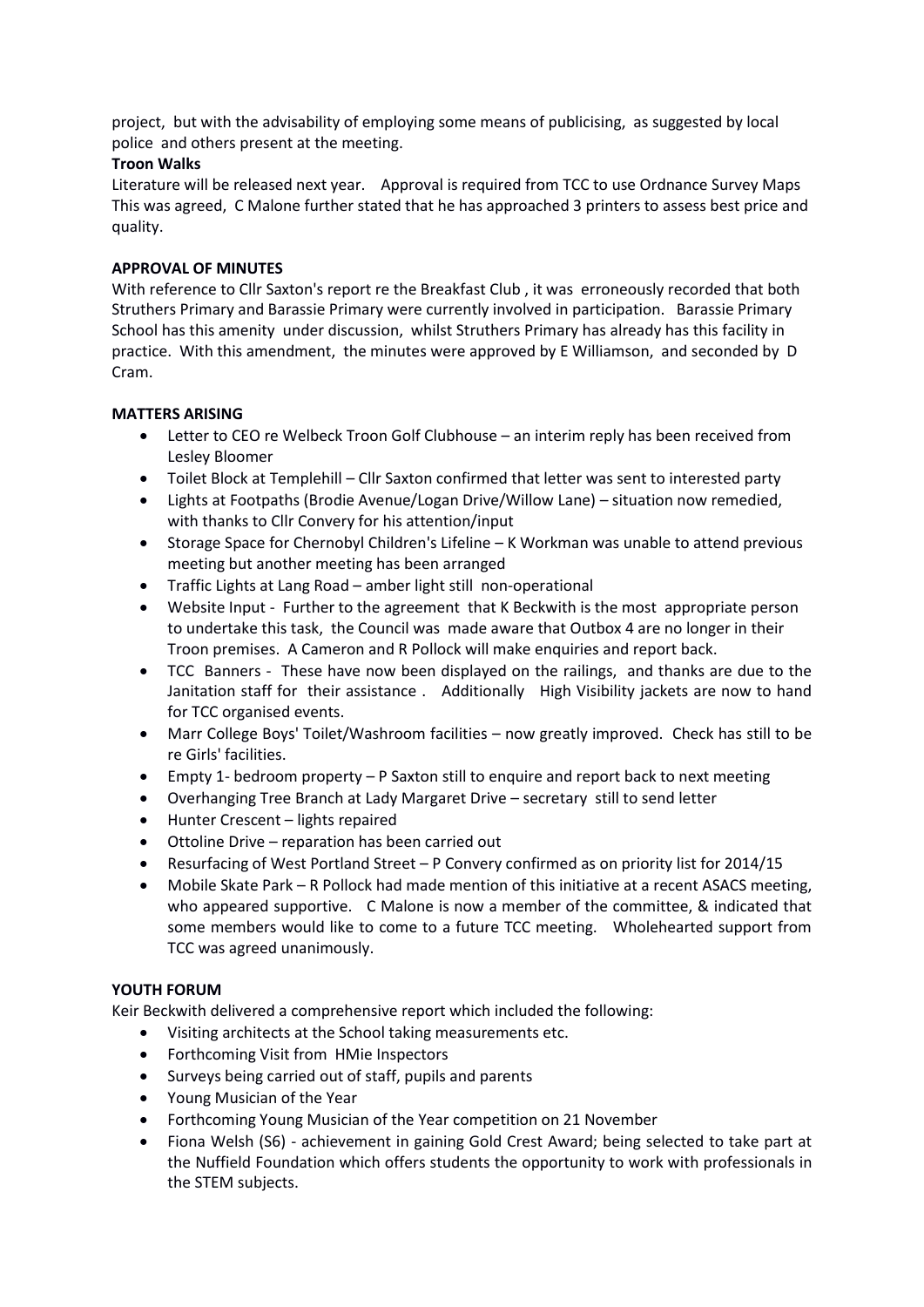- Lewis Anderson (S6) selected as one of 40 for Scotland U18 Rugby Squad
- Marsail Hood (S6) progressed through the Open Mic (UK) competition, and although not going through from live auditions can still progress as the wild card national vote if selected
- Commonwealth Games Marr selected to nominate student to carry the Torch 500 metres
- Eco School The committee has gained the Eco School Silver Award, and is working on a Litter, Recycling and Energy to hopefully achieve the Green Flag as part of the "Keeping Scotland Beautiful" Scheme

Chairman R Pollock thanked Keir for his report, and asked that a letter of support for these positive achievements be sent to the Head Teacher of Marr College

## **CORRESPONDENCE**

#### **Outgoing:**

Mrs V Gwynne from R Pollock re Fair Trade Mrs E Howat (CEO) **Incoming:**  VASA Training Session –

Lesley Bloomer (SAC) -Troon Clubhouse E Howat (CEO – SAC) Failure of essential lighting Letter of Reply from Mrs V Gwynne – indicating suspension of renewal process of Fair Trade email from SACTeam Ayrshire Volleyball

# **COUNCILLORS' REPORTS**

**Cllr McFarlane** spoke of the following:

- A Sight & Hearing exhibition in the Walker Halls
- Of a housing problem concerning overflow having been remedied by very promptly by SAC
- Charges now being imposed for use of the Library as a venue for various assocations
- Ivy Cottage bins now being subject to charges, and the question re imposing charges on charity shops
- Poor Turnout at recent Youth Centre meeting\*\*
- A charge of 30p being levied for the use of Public Toilets
- Her dismay at the audit of South Ayrshire Council now on web site

\*\*Discussion followed at length regarding the Youth Centre current and future situations and Troon Community Council was unanimous in pledging its full support in helping to preserve this amenity, agreeing that regeneration is essential in order to avoid its loss. R Pollock will meet with representatives of Community Services, and attend the next 2 meetings at the Youth Centre

**Cllr Convery** spoke of the following:

- Traffic signage at Troon Primary and St Patricks Primary and the initial inability of SPT to fund, but of his having obtained some funding, and of Traffic Calming areas at Troon Primary and St Patrick's
- The Play Area Galleon Cargo Net being replaced and work in hand at soft play area
- Promenade safety; and of Bollards at Victoria Drive being moved into line with edge of "putting green" area in order to give back access to householders.
- A discussion with Estates Dept re Putting Green, and the possibility either being leased, or seeking a sponsor for a Scottish Putting Open Championship
- The input of Ms McNulty
- The Leadership Panel's role re Welbeck Golf Club, and of the likelihood of the disappearance of the developers XQR from the scene.